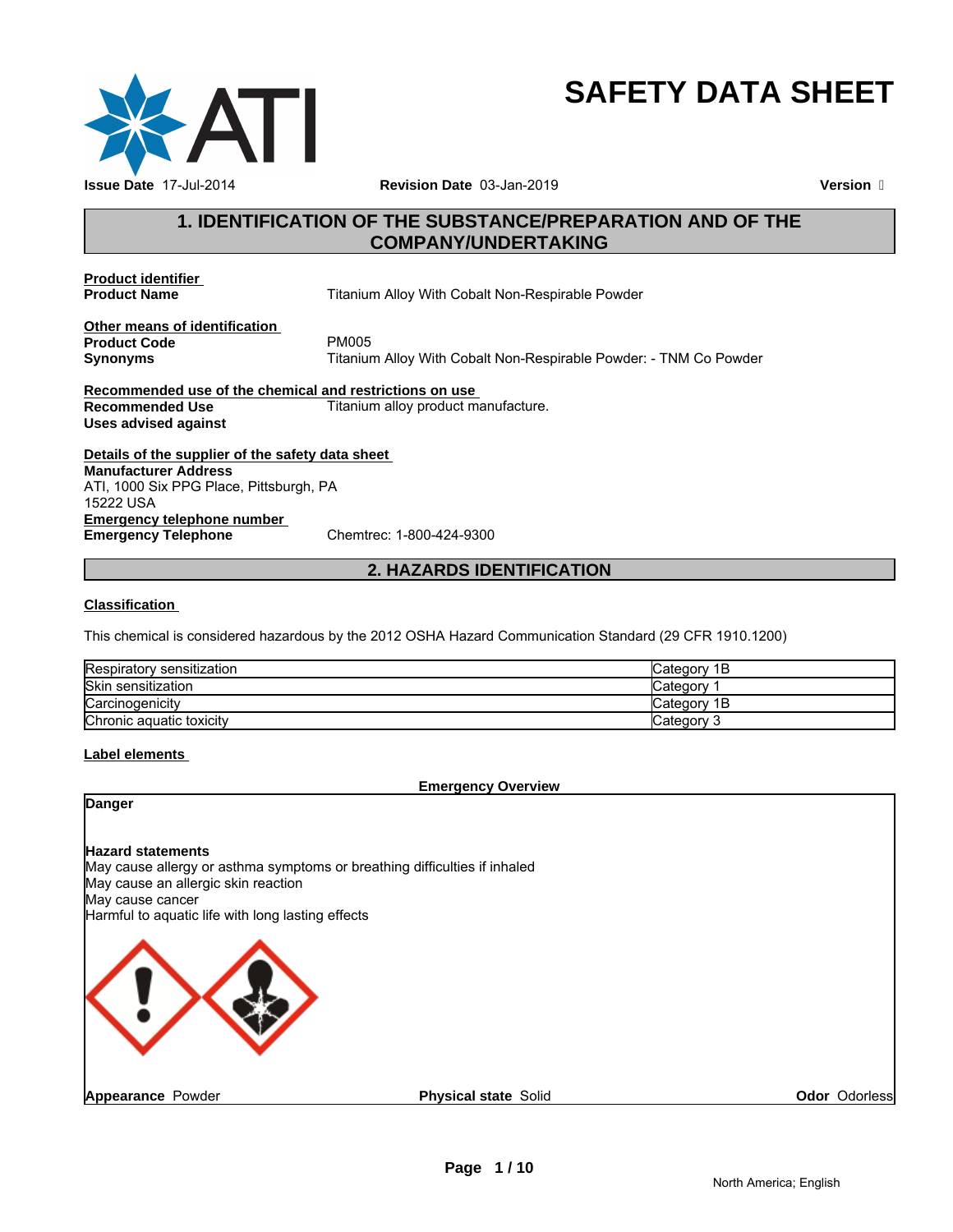#### **Precautionary Statements - Prevention**

Do not handle until all safety precautions have been read and understood Use personal protective equipment as required Wear protective gloves Avoid breathing dust/fume In case of inadequate ventilation wear respiratory protection Avoid release to the environment

#### **Precautionary Statements - Response**

Wash contaminated clothing before reuse If skin irritation or rash occurs: Get medical advice/attention If experiencing respiratory symptoms: Call a POISON CENTER or doctor/physician

#### **Precautionary Statements - Disposal**

Dispose of contents/container to an approved waste disposal plant

#### **Hazards not otherwise classified (HNOC)**

# Not applicable

#### **Other Information**

When product is subjected to welding, burning, melting, sawing, brazing, grinding, buffing, polishing, or other similar heat-generating processes, the following potentially hazardous airborne particles and/or fumes may be generated:: Titanium dioxide an IARC Group 2B carcinogen, Hexavalent Chromium (Chromium VI) may cause lung, nasal, and/or sinus cancer, Soluble molybdenum compounds such as molybdenum trioxide may cause lung irritation.

# **3. COMPOSITION/INFORMATION ON INGREDIENTS**

**Synonyms** Titanium Alloy With Cobalt Non-Respirable Powder: - TNM Co Powder.

| <b>Chemical Name</b> | <b>CAS No.</b> | Weight-%   |
|----------------------|----------------|------------|
| Titanium             | 7440-32-6      | $50 - 100$ |
| Aluminum             | 7429-90-5      | $0 - 40$   |
| Niobium (Columbium)  | 7440-03-1      | $0 - 27$   |
| Chromium             | 7440-47-3      | $0 - 10$   |
| Molybdenum           | 7439-98-7      | $0 - 10$   |
| Tungsten             | 7440-33-7      | $0 - 10$   |
| <b>Zirconium</b>     | 7440-67-7      | $0 - 5$    |
| Cobalt               | 7440-48-4      | $0.1 - 2$  |
| Boron                | 7440-42-8      | 0 - 1      |

# **4. FIRST AID MEASURES**

.

| <b>First aid measures</b>                                   |                                                                                                                                                                                                                                      |
|-------------------------------------------------------------|--------------------------------------------------------------------------------------------------------------------------------------------------------------------------------------------------------------------------------------|
| Eye contact                                                 | In the case of particles coming in contact with eyes during processing, treat as with any<br>foreign object.                                                                                                                         |
| <b>Skin Contact</b>                                         | In the case of skin allergic reactions see a physician. Wash off immediately with soap and<br>plenty of water.                                                                                                                       |
| <b>Inhalation</b>                                           | If excessive amounts of smoke, fume, or particulate are inhaled during processing, remove<br>to fresh air and consult a qualified health professional. In the case of asthma symptoms or<br>breathing difficulties call a physician. |
| Ingestion                                                   | IF SWALLOWED. Call a POISON CENTER or doctor/physician if you feel unwell.                                                                                                                                                           |
| Most important symptoms and effects, both acute and delayed |                                                                                                                                                                                                                                      |
| <b>Symptoms</b>                                             | May cause allergic skin reaction. May cause allergy or asthma symptoms or breathing                                                                                                                                                  |
|                                                             |                                                                                                                                                                                                                                      |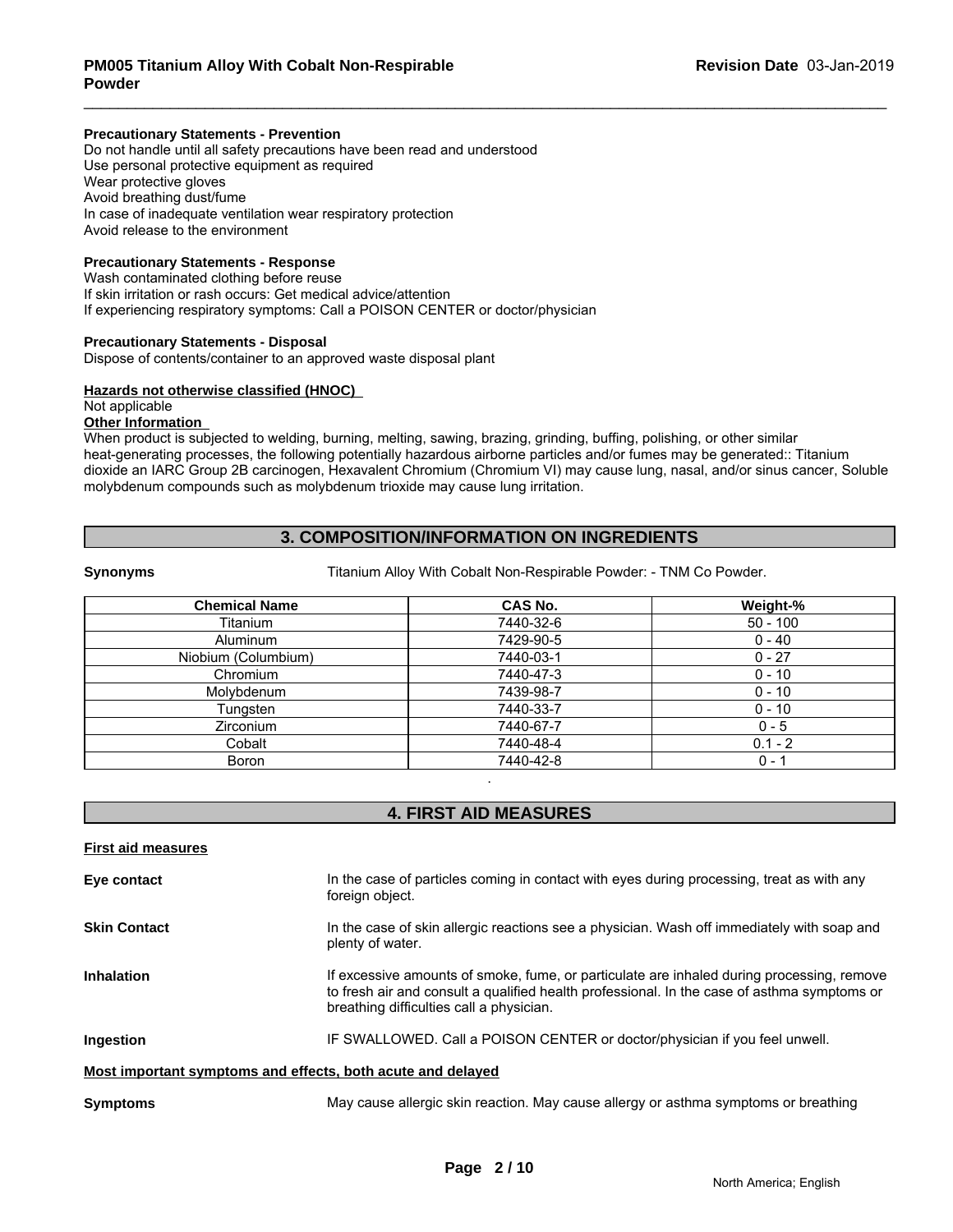difficulties if inhaled.

#### **Indication of any immediate medical attention and special treatment needed**

**Note to physicians** Treat symptomatically.

# **5. FIRE-FIGHTING MEASURES**

#### **Suitable extinguishing media**

Product not flammable in the form as distributed, flammable as finely divided particles or pieces resulting from processing of this product. Isolate large fires and allow to burn out. Smother small fires with salt (NaCl) or class D dry powder fire extinguisher.

**Unsuitable extinguishing media** Do not spray water on burning metal as an explosion may occur. This explosive characteristic is caused by the hydrogen and steam generated by the reaction of water with the burning material.

#### **Specific hazards arising from the chemical**

Intense heat. Very fine, high surface area material resulting from grinding, buffing, polishing, or similar processes of this product may ignite spontaneously at room temperature. WARNING: Fine particles resulting from grinding, buffing, polishing, or similar processes of this product may form combustible dust-air mixtures. Keep particles away from all ignition sources including heat, sparks, and flame. Prevent dust accumulations to minimize combustible dust hazard.

**Hazardous combustion products**Titanium dioxide an IARC Group 2B carcinogen, Hexavalent Chromium (Chromium VI) may cause lung, nasal, and/or sinus cancer, Soluble molybdenum compounds such as molybdenum trioxide may cause lung irritation.

**Explosion data Sensitivity to Mechanical Impact** None. **Sensitivity to Static Discharge** None.

#### **Protective equipment and precautions for firefighters**

Firefighters should wear self-contained breathing apparatus and full firefighting turnout gear.

# **6. ACCIDENTAL RELEASE MEASURES Personal precautions, protective equipment and emergency procedures Personal precautions** Use personal protective equipment as required. **For emergency responders** Use personal protective equipment as required. Follow Emergency Response Guidebook, Guide No. 171, EXCEPT for FIRE follow Emergency Response Guidebook, Guide No. 170. **Environmental precautions Environmental precautions** Collect spillage to prevent release to the environment. **Methods and material for containment and cleaning up Methods for containment** Prevent further leakage or spillage if safe to do so. **Methods for cleaning up** Sweep or shovel material into dry containers. Avoid creating uncontrolled dust. **7. HANDLING AND STORAGE**

#### **Precautions for safe handling**

**Advice on safe handling** Very fine, high surface area material resulting from grinding, buffing, polishing, or similar processes of this product may ignite spontaneously at room temperature. WARNING: Fine particles resulting from grinding, buffing, polishing, or similar processes of this product may form combustible dust-air mixtures. Keep particles away from all ignition sources including heat, sparks, and flame. Prevent dust accumulations to minimize combustible dust hazard.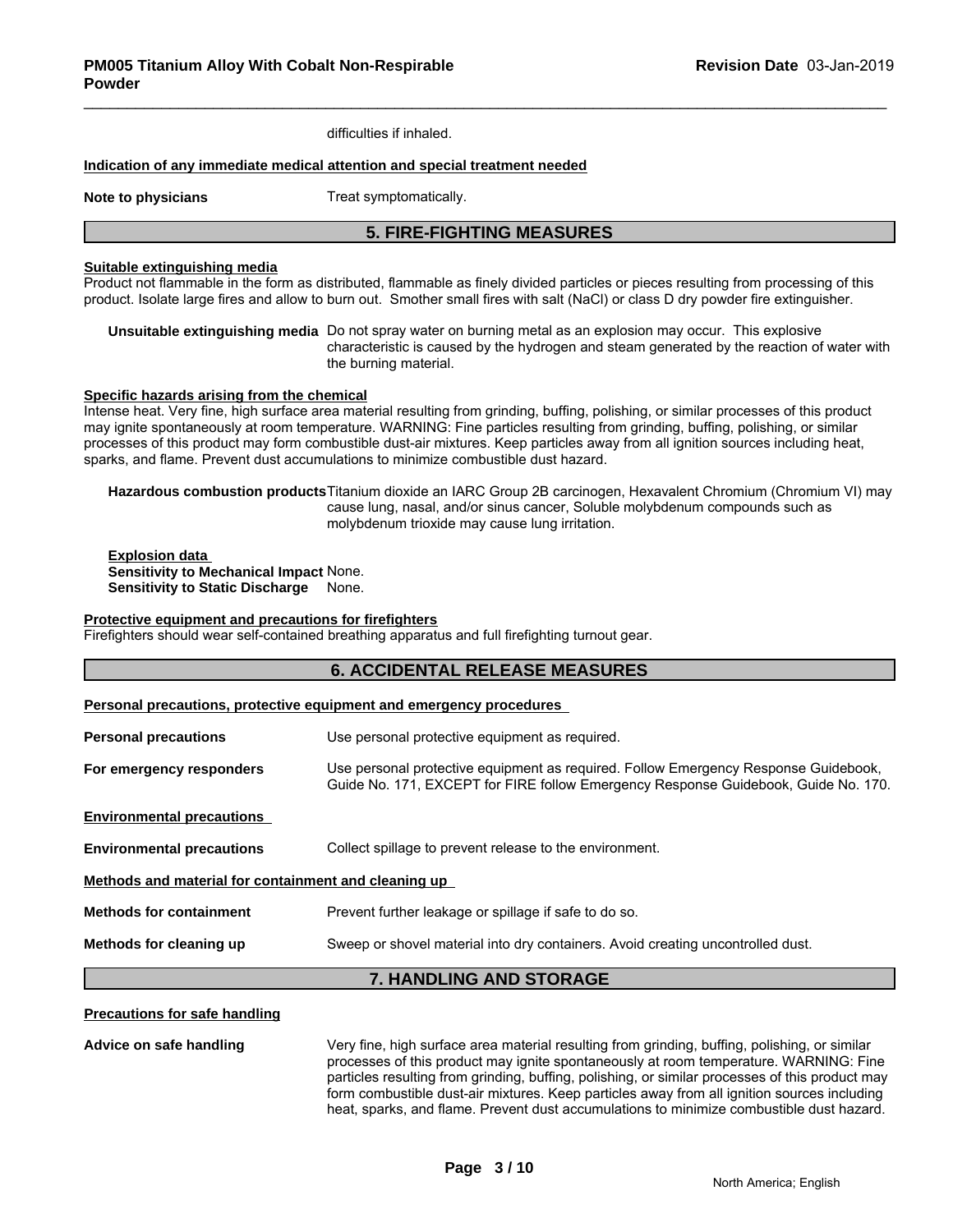# **Conditions for safe storage, including any incompatibilities**

| <b>Storage Conditions</b> | Keep away from heat, sparks, flame and other sources of ignition (i.e., pilot lights, electric<br>motors and static electricity).                                                                                                    |
|---------------------------|--------------------------------------------------------------------------------------------------------------------------------------------------------------------------------------------------------------------------------------|
| Incompatible materials    | Dissolves in hydrofluoric acid. Ignites in the presence of fluorine. When heated above<br>200°C, reacts exothermically with the following: Chlorine, bromine, halocarbons, carbon<br>tetrachloride, carbon tetrafluoride, and freon. |

# **8. EXPOSURE CONTROLS/PERSONAL PROTECTION**

#### **Control parameters**

| <b>Chemical Name</b>             | <b>ACGIH TLV</b>                                                                                                 | <b>OSHA PEL</b>                                                                                      |  |
|----------------------------------|------------------------------------------------------------------------------------------------------------------|------------------------------------------------------------------------------------------------------|--|
| Titanium<br>7440-32-6            |                                                                                                                  |                                                                                                      |  |
| Aluminum<br>7429-90-5            | TWA: 1 mg/m <sup>3</sup> respirable fraction                                                                     | TWA: $15 \text{ mg/m}^3$ total dust<br>TWA: 5 mg/m <sup>3</sup> respirable fraction                  |  |
| Niobium (Columbium)<br>7440-03-1 |                                                                                                                  |                                                                                                      |  |
| Tungsten<br>7440-33-7            | STEL: 10 mg/m <sup>3</sup> STEL: 10 mg/m <sup>3</sup> W<br>TWA: 5 mg/m <sup>3</sup> TWA: 5 mg/m <sup>3</sup> W   | (vacated) STEL: 10 mg/m <sup>3</sup> (vacated) STEL:<br>10 mg/m $3$ W                                |  |
| Molybdenum<br>7439-98-7          | TWA: $10 \text{ mg/m}^3$ inhalable fraction<br>TWA: 3 mg/m <sup>3</sup> respirable fraction                      |                                                                                                      |  |
| Chromium<br>7440-47-3            | TWA: $0.5 \text{ mg/m}^3$                                                                                        | TWA: 1 $mq/m3$                                                                                       |  |
| <b>Zirconium</b><br>7440-67-7    | STEL: 10 mg/m <sup>3</sup> STEL: 10 mg/m <sup>3</sup> Zr<br>TWA: 5 mg/m <sup>3</sup> TWA: 5 mg/m <sup>3</sup> Zr | TWA: $5 \text{ mg/m}^3$ Zr<br>(vacated) STEL: 10 mg/m <sup>3</sup> (vacated) STEL:<br>10 mg/m $3$ Zr |  |
| Cobalt<br>7440-48-4              | TWA: 0.02 mg/m <sup>3</sup> TWA: 0.02 mg/m <sup>3</sup> Co                                                       | TWA: $0.1 \text{ mg/m}^3$ dust and fume                                                              |  |
| Boron<br>7440-42-8               |                                                                                                                  |                                                                                                      |  |

#### **Appropriate engineering controls**

**Engineering Controls Avoid generation of uncontrolled particles.** 

#### **Individual protection measures, such as personal protective equipment**

| <b>Eye/face protection</b>            | When airborne particles may be present, appropriate eye protection is recommended. For<br>example, tight-fitting goggles, foam-lined safety glasses or other protective equipment that<br>shield the eyes from particles.                                                                                                                                                       |
|---------------------------------------|---------------------------------------------------------------------------------------------------------------------------------------------------------------------------------------------------------------------------------------------------------------------------------------------------------------------------------------------------------------------------------|
| Skin and body protection              | Wear protective gloves. Fire/flame resistant/retardant clothing may be appropriate during<br>hot work with the product.                                                                                                                                                                                                                                                         |
| <b>Respiratory protection</b>         | When particulates/fumes/gases are generated and if exposure limits are exceeded or<br>irritation is experienced, proper approved respiratory protection should be worn.<br>Positive-pressure supplied air respirators may be required for high airborne contaminant<br>concentrations. Respiratory protection must be provided in accordance with current local<br>regulations. |
| <b>General Hygiene Considerations</b> | Handle in accordance with good industrial hygiene and safety practice.                                                                                                                                                                                                                                                                                                          |

# **9. PHYSICAL AND CHEMICAL PROPERTIES**

### **Information on basic physical and chemical properties**

| <b>Physical state</b> | Solid                   |                       |                |
|-----------------------|-------------------------|-----------------------|----------------|
| Appearance            | Powder                  | Odor                  | Odorless       |
| Color                 | metallic gray or silver | <b>Odor threshold</b> | Not applicable |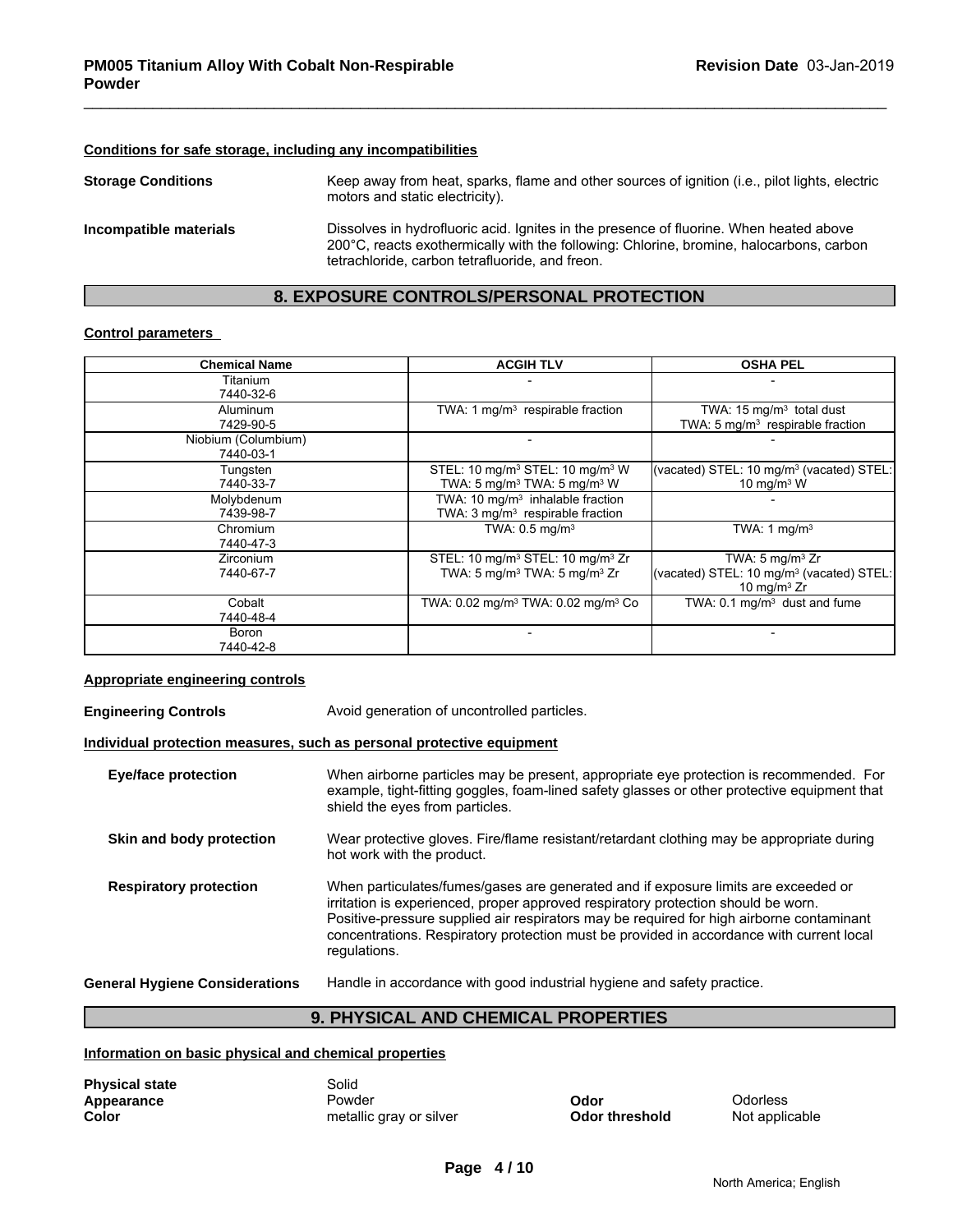| <b>Property</b>                     | <b>Values</b>                 | Remarks • Method                                                                                                                                  |
|-------------------------------------|-------------------------------|---------------------------------------------------------------------------------------------------------------------------------------------------|
| рH                                  |                               |                                                                                                                                                   |
| <b>Melting point/freezing point</b> | 1400 - 1540 °C / 2560-2800 °F |                                                                                                                                                   |
| Boiling point / boiling range       |                               |                                                                                                                                                   |
| <b>Flash point</b>                  |                               |                                                                                                                                                   |
| <b>Evaporation rate</b>             |                               |                                                                                                                                                   |
| <b>Flammability (solid, gas)</b>    |                               | Product not flammable in the form as distributed.<br>flammable as finely divided particles or pieces<br>resulting from processing of this product |
| <b>Flammability Limit in Air</b>    |                               | Not applicable                                                                                                                                    |
| <b>Upper flammability limit:</b>    |                               |                                                                                                                                                   |
| Lower flammability limit:           |                               |                                                                                                                                                   |
| Vapor pressure                      |                               | Not applicable                                                                                                                                    |
| Vapor density                       |                               | Not applicable                                                                                                                                    |
| <b>Specific Gravity</b>             | $8.0 - 8.5$                   |                                                                                                                                                   |
| <b>Water solubility</b>             | Insoluble                     |                                                                                                                                                   |
| Solubility in other solvents        |                               | Not applicable                                                                                                                                    |
| <b>Partition coefficient</b>        |                               | Not applicable                                                                                                                                    |
| <b>Autoignition temperature</b>     |                               | Not applicable                                                                                                                                    |
| <b>Decomposition temperature</b>    |                               | Not applicable                                                                                                                                    |
| <b>Kinematic viscosity</b>          |                               | Not applicable                                                                                                                                    |
| <b>Dynamic viscosity</b>            |                               | Not applicable                                                                                                                                    |
| <b>Explosive properties</b>         | Not applicable                |                                                                                                                                                   |
| <b>Oxidizing properties</b>         | Not applicable                |                                                                                                                                                   |
| <b>Other Information</b>            |                               |                                                                                                                                                   |
| Softening point                     |                               |                                                                                                                                                   |
| Molecular weight                    |                               |                                                                                                                                                   |
| <b>VOC Content (%)</b>              | Not applicable                |                                                                                                                                                   |
| <b>Density</b>                      |                               |                                                                                                                                                   |
| <b>Bulk density</b>                 |                               |                                                                                                                                                   |
|                                     |                               |                                                                                                                                                   |

# **10. STABILITY AND REACTIVITY**

# **Reactivity**

Not applicable

#### **Chemical stability**

Stable under normal conditions.

#### **Possibility of Hazardous Reactions**

None under normal processing.

**Hazardous polymerization** Hazardous polymerization does not occur.

#### **Conditions to avoid**

Dust formation and dust accumulation.

### **Incompatible materials**

Dissolves in hydrofluoric acid. Ignites in the presence of fluorine. When heated above 200°C, reacts exothermically with the following: Chlorine, bromine, halocarbons, carbon tetrachloride, carbon tetrafluoride, and freon.

#### **Hazardous Decomposition Products**

When product is subjected to welding, burning, melting, sawing, brazing, grinding, buffing, polishing, or other similar heat-generating processes, the following potentially hazardous airborne particles and/or fumes may be generated:. Titanium dioxide an IARC Group 2B carcinogen. Hexavalent Chromium (Chromium VI) may cause lung, nasal, and/or sinus cancer. Soluble molybdenum compounds such as molybdenum trioxide may cause lung irritation.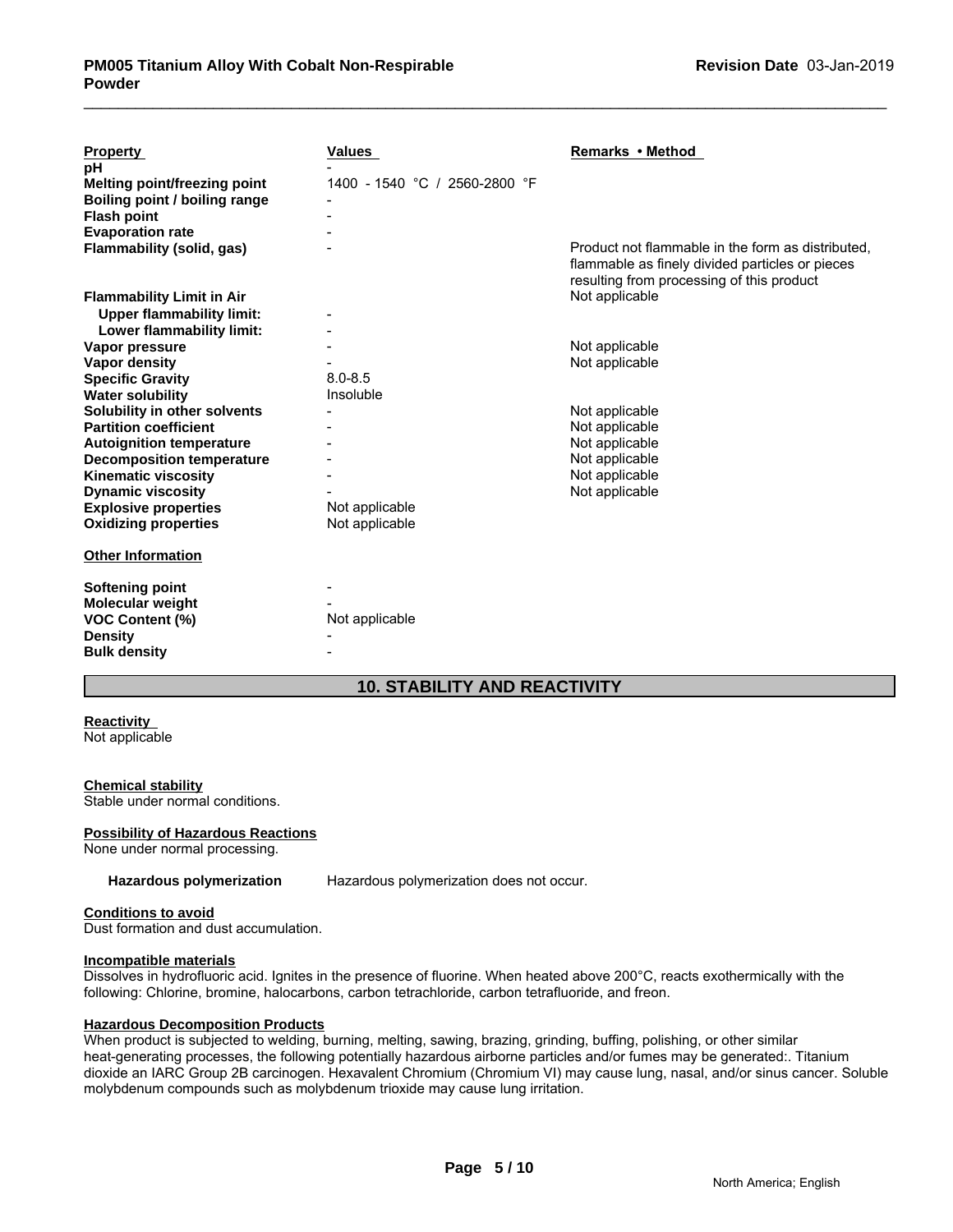# **11. TOXICOLOGICAL INFORMATION**

## **Information on likely routes of exposure**

#### **Product Information**

| <b>Inhalation</b>   | Cobalt-containing alloys may cause sensitization by inhalation. May cause cancer by<br>inhalation. |
|---------------------|----------------------------------------------------------------------------------------------------|
| Eye contact         | Product not classified.                                                                            |
| <b>Skin Contact</b> | Nickel or Cobalt containing alloys may cause sensitization by skin contact.                        |
| Ingestion           | Product not classified.                                                                            |

| <b>Chemical Name</b>             | Oral LD50         | <b>Dermal LD50</b> | <b>Inhalation LC50</b> |
|----------------------------------|-------------------|--------------------|------------------------|
| Titanium<br>7440-32-6            | > 5000 mg/kg bw   |                    |                        |
| Aluminum<br>7429-90-5            | 15,900 mg/kg bw   |                    | $> 1$ mg/L             |
| Niobium (Columbium)<br>7440-03-1 | > 10,000 mg/kg bw | > 2000 mg/kg bw    |                        |
| Tungsten<br>7440-33-7            | > 2000 mg/kg bw   | > 2000 mg/kg bw    | $> 5.4$ mg/L           |
| Molybdenum<br>7439-98-7          | > 2000 mg/kg bw   | > 2000 mg/kg bw    | $> 5.10$ mg/L          |
| lChromium<br>7440-47-3           | > 3400 mg/kg bw   |                    | $> 5.41$ mg/L          |
| Zirconium<br>7440-67-7           | > 5000 mg/kg bw   |                    | $>4.3$ mg/L            |
| Cobalt<br>7440-48-4              | 550 mg/kg bw      | >2000 mg/kg bw     | $< 0.05$ mg/L          |
| Boron<br>7440-42-8               | > 2000 mg/kg bw   |                    | $> 5.08$ mg/L          |

#### **Information on toxicological effects**

**Symptoms** Nickel or Cobalt containing alloys may cause sensitization by skin contact. May cause allergy or asthma symptoms or breathing difficulties if inhaled.

#### **Delayed and immediate effects as well as chronic effects from short and long-term exposure**

| <b>Acute toxicity</b><br><b>Skin corrosion/irritation</b><br>Serious eye damage/eye irritation<br>Sensitization | Cobalt-containing powders may be harmful if inhaled.<br>Product not classified.<br>Product not classified.<br>Nickel or Cobalt containing alloys may cause sensitization by skin contact.<br>Cobalt-containing alloys may cause sensitization by inhalation. |
|-----------------------------------------------------------------------------------------------------------------|--------------------------------------------------------------------------------------------------------------------------------------------------------------------------------------------------------------------------------------------------------------|
| Germ cell mutagenicity                                                                                          | Product not classified.                                                                                                                                                                                                                                      |
| Carcinogenicity                                                                                                 | May cause cancer by inhalation.                                                                                                                                                                                                                              |

| <b>Chemical Name</b> | <b>ACGIH</b> | <b>IARC</b> | <b>NTP</b> | <b>OSHA</b> |
|----------------------|--------------|-------------|------------|-------------|
| Chromium             |              | Group 3     |            |             |
| 7440-47-3            |              |             |            |             |
| Cobalt               | A3           | Group 2A    | Known      |             |
| 7440-48-4            |              | Group 2B    |            |             |

| <b>Reproductive toxicity</b>    |
|---------------------------------|
| <b>STOT - single exposure</b>   |
| <b>STOT - repeated exposure</b> |
| <b>Aspiration hazard</b>        |

**Product not classified. Product not classified. Product not classified.** Product not classified.

# **12. ECOLOGICAL INFORMATION**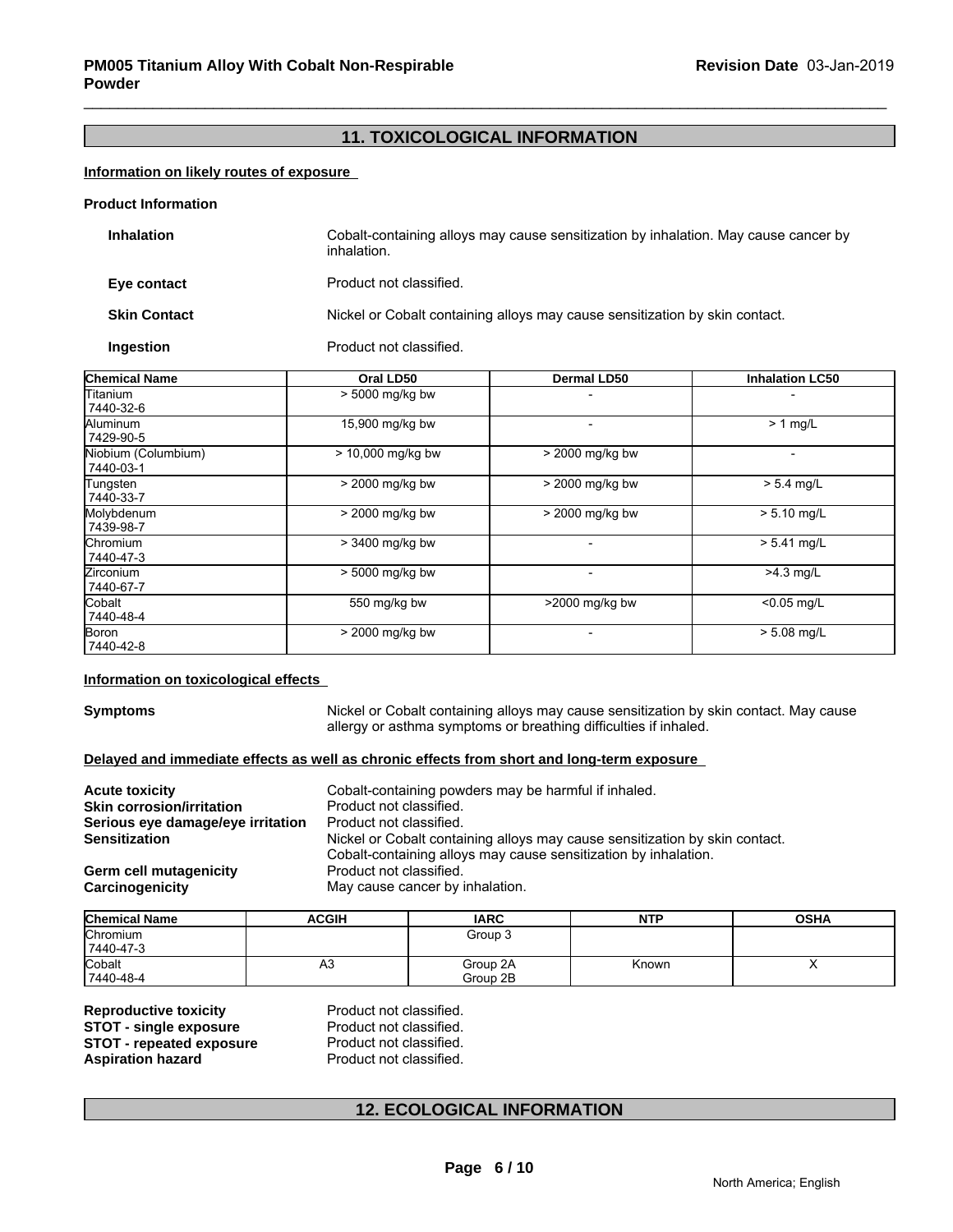# **Ecotoxicity**

This product as shipped is classified for aquatic chronic toxicity

| <b>Chemical Name</b>             | Algae/aquatic plants                                                                                                                                               | <b>Fish</b>                                                                                                                                                                | <b>Toxicity to</b>                                                                             | <b>Crustacea</b>                                                                                                                                                                                  |
|----------------------------------|--------------------------------------------------------------------------------------------------------------------------------------------------------------------|----------------------------------------------------------------------------------------------------------------------------------------------------------------------------|------------------------------------------------------------------------------------------------|---------------------------------------------------------------------------------------------------------------------------------------------------------------------------------------------------|
|                                  |                                                                                                                                                                    |                                                                                                                                                                            | microorganisms                                                                                 |                                                                                                                                                                                                   |
| Titanium<br>7440-32-6            | The 72 h EC50 of titanium<br>dioxide to<br>Pseudokirchnerella                                                                                                      | The 96 h LC50 of titanium<br>dioxide to Cyprinodon<br>variegatus was greater than                                                                                          | The 3 h EC50 of titanium<br>dioxide for activated sludge<br>were greater than 1000             | The 48 h EC50 of titanium<br>dioxide to Daphnia Magna<br>was greater than 1000 mg of                                                                                                              |
|                                  | subcapitata was 61 mg of<br><b>TiO2/L.</b>                                                                                                                         | 10,000 mg of TiO2/L.<br>The 96 h LC50 of titanium                                                                                                                          | $mg/L$ .                                                                                       | <b>TiO2/L.</b>                                                                                                                                                                                    |
|                                  |                                                                                                                                                                    | dioxide to Pimephales<br>promelas was greater than                                                                                                                         |                                                                                                |                                                                                                                                                                                                   |
|                                  |                                                                                                                                                                    | 1,000 mg of TiO2/L.                                                                                                                                                        |                                                                                                |                                                                                                                                                                                                   |
| Aluminum<br>7429-90-5            | The 96-h EC50 values for<br>reduction of biomass of<br>Pseudokirchneriella<br>subcapitata in AAP-Medium<br>at $pH$ 6, 7, and 8 were<br>estimated as 20.1, 5.4, and | The 96 h LC50 of aluminum<br>to Oncorhynchus mykiss<br>was 7.4 mg of Al/L at pH 6.5<br>and 14.6 mg of Al/L at pH<br>7.5                                                    | $\overline{a}$                                                                                 | The 48-hr LC50 for<br>Ceriodaphnia dubia exposed<br>to Aluminium chloride<br>increased from 0.72 to<br>greater than 99.6 mg/L with<br>water hardness increasing                                   |
|                                  | 150.6 µg/L, respectively, for<br>dissolved Al.                                                                                                                     |                                                                                                                                                                            |                                                                                                | from 25 to 200 mg/L.                                                                                                                                                                              |
| Niobium (Columbium)<br>7440-03-1 |                                                                                                                                                                    | $\overline{a}$                                                                                                                                                             |                                                                                                |                                                                                                                                                                                                   |
| Tungsten<br>7440-33-7            | The 72 h EC50 of sodium<br>tungstate to<br>Pseudokirchnerella<br>subcapitata was 31.0 mg of<br>W/L.                                                                | The 96 h LC50 of sodium<br>tungstate to Danio rerio was<br>greater than 106 mg of W/L                                                                                      | The 30 min EC50 of sodium<br>tungstate for activated<br>sludge were greater than<br>1000 mg/L. | The 48 h EC50 of sodium<br>tungstate to Daphnia magna<br>was greater than 96 mg of<br>W/L.                                                                                                        |
| Molybdenum<br>7439-98-7          | The 72 h EC50 of sodium<br>molybdate dihydrate to<br>Pseudokirchneriella<br>subcapitata was 362.9 mg of<br>Mo/L.                                                   | The 96 h LC50 of sodium<br>molybdate dihydrate to<br>Pimephales promelas was<br>644.2 mg/L                                                                                 | The 3 h EC50 of<br>molybdenum trioxide for<br>activated sludge was 820<br>mg/L.                | The 48 h LC50 of sodium<br>molybdate dihydrate to<br>Ceriodaphnia dubia was<br>1,015 mg/L.<br>The 48 h LC50 of sodium<br>molybdate dihydrate to<br>Daphnia magna was greater<br>than 1,727.8 mg/L |
| Chromium<br>7440-47-3            |                                                                                                                                                                    |                                                                                                                                                                            |                                                                                                |                                                                                                                                                                                                   |
| Zirconium<br>7440-67-7           | The 14 d NOEC of zirconium<br>dichloride oxide to Chlorella<br>vulgaris was greater than<br>102.5 mg of Zr/L.                                                      | The 96 h LL50 of zirconium<br>to Danio rerio was greater<br>than 74.03 mg/L.                                                                                               |                                                                                                | The 48 h EC50 of zirconium<br>dioxide to Daphnia magna<br>was greater than 74.03 mg<br>of Zr/L.                                                                                                   |
| Cobalt<br>7440-48-4              | The 72 h EC50 of cobalt<br>dichloride to<br>Pseudokirchneriella<br>subcapitata was 144 ug of<br>Co/L.                                                              | The 96h LC50 of cobalt<br>dichloride ranged from 1.5<br>mg Co/L for Oncorhynchus<br>mykiss to 85 mg Co/L for<br>Danio rerio.                                               | The 3 h EC50 of cobalt<br>dichloride for activated<br>sludge was 120 mg of Co/L                | The 48 h LC50 of cobalt<br>dichloride ranged from 0.61<br>mg Co/L for Ceriodaphnia<br>dubia tested in soft,<br>DOM-free water to >1800mg<br>Co/L for Tubifex tubifex in<br>very hard water.       |
| Boron<br>7440-42-8               | The 72-h EC50 value for<br>reduction of biomass of<br>Pseudokirchneriella<br>subcapitata exposed to Boric<br>acid at pH 7.5 to 8.3 was<br>40.2 mg/L.               | The 96-hr LC50 for<br>Pimephales promelas<br>exposed to Boric acid<br>(82%)/borax (18%) mixture<br>was 79.7 mg/L with water<br>hardness of 91 mg/L and<br>water pH of 8.0. | The 3 h NOEC of boric acid<br>for activated sludge ranged<br>from 17.5 to 20 mg/L.             | The 48-hr LC50 for<br>Ceriodaphnia dubia exposed<br>to Boric acid/borax mixture<br>ranged from 91 to 165 mg/L<br>with pH ranging from 6.7 to<br>8.4.                                              |

# **Persistence and degradability**

**Bioaccumulation**

.

.

# **Other adverse effects**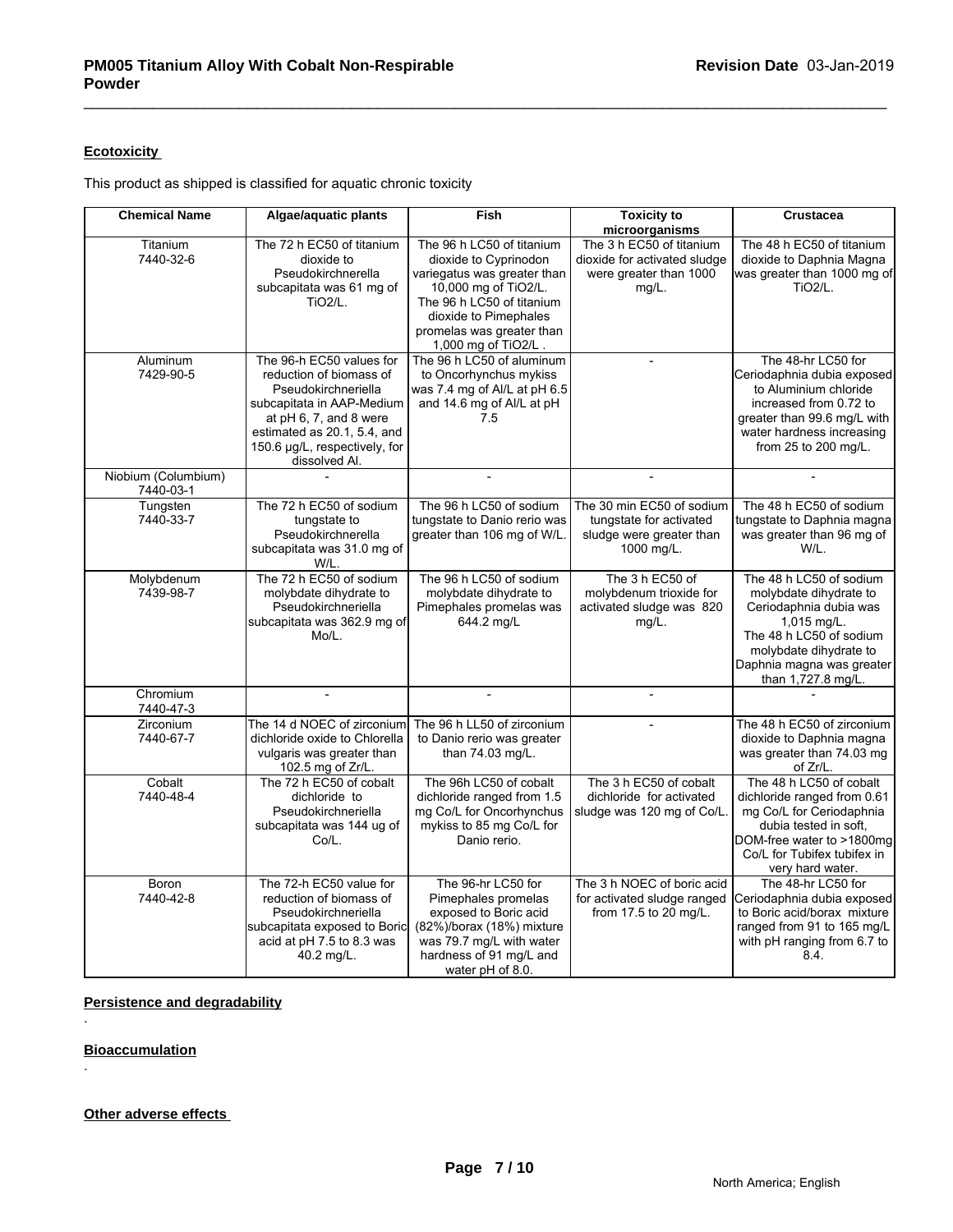# **13. DISPOSAL CONSIDERATIONS**

#### **Waste treatment methods**

| Disposal of wastes     | Disposal should be in accordance with applicable regional, national and local laws and<br>regulations. |
|------------------------|--------------------------------------------------------------------------------------------------------|
| Contaminated packaging | Disposal should be in accordance with applicable regional, national and local laws and                 |

| <b>Chemical Name</b> | <b>RCRA - D Series Wastes</b>          |
|----------------------|----------------------------------------|
| Chromium             | $5.0 \text{ mg/L}$<br>regulatory level |
| 7440-47-3            |                                        |

This product contains one or more substances that are listed with the State of California as a hazardous waste.

regulations.

# **14. TRANSPORT INFORMATION**

| <u>DOT</u> |                                                  | Regulated per 49 CFR, if quantity in an individual package equals or exceeds the reportable                                                                                             |
|------------|--------------------------------------------------|-----------------------------------------------------------------------------------------------------------------------------------------------------------------------------------------|
|            | Proper shipping name                             | quantity(RQ) of 5000 pounds of chromium, 5000 pounds of copper, 100 pounds of nickel<br>UN/ID No. 3077 Environmentally hazardous substance, solid, n.o.s. (nickel alloy powder),<br>RQ. |
|            | <b>Hazard Class</b>                              |                                                                                                                                                                                         |
|            | <b>Packing Group</b>                             | Ш                                                                                                                                                                                       |
|            | <b>Special Provisions</b>                        | 8, 146, 335, A112, B54, B120, IB8, IP3, N20, N91, T1, TP33                                                                                                                              |
|            | <b>Emergency Response Guide</b><br><b>Number</b> | Guide No. 171, Except for FIRE follow Guide No. 170                                                                                                                                     |
|            |                                                  |                                                                                                                                                                                         |

# **15. REGULATORY INFORMATION**

| <b>International Inventories</b> |            |
|----------------------------------|------------|
| <b>TSCA</b>                      | Complies   |
| <b>DSL/NDSL</b>                  | Complies   |
| <b>EINECS/ELINCS</b>             | Complies   |
| <b>ENCS</b>                      | Complies   |
| <b>IECSC</b>                     | Complies   |
| <b>KECL</b>                      | Complies   |
| <b>PICCS</b>                     | Not Listed |
| <b>AICS</b>                      | Complies   |

#### **Legend:**

 **TSCA** - United States Toxic Substances Control Act Section 8(b) Inventory

 **DSL/NDSL** - Canadian Domestic Substances List/Non-Domestic Substances List

 **EINECS/ELINCS** - European Inventory of Existing Chemical Substances/European List of Notified Chemical Substances

 **ENCS** - Japan Existing and New Chemical Substances

 **IECSC** - China Inventory of Existing Chemical Substances

 **KECL** - Korean Existing and Evaluated Chemical Substances

 **PICCS** - Philippines Inventory of Chemicals and Chemical Substances

 **AICS** - Australian Inventory of Chemical Substances

#### **US Federal Regulations**

#### **SARA 313**

Section 313 of Title III of the Superfund Amendments and Reauthorization Act of 1986 (SARA). This product contains a chemical or chemicals which are subject to the reporting requirements of the Act and Title 40 of the Code of Federal Regulations, Part 372

| <b>Chemical</b><br>ical Name                      | <b>CAS No.</b>          | <b>Weight-</b><br>.4.07<br>- 70 | .<br>- - -<br><br>Threshold Values %<br><b>SARA 313</b> |
|---------------------------------------------------|-------------------------|---------------------------------|---------------------------------------------------------|
| <b>Chromium</b><br>$\rightarrow$<br>7440-4<br>. . | $\rightarrow$<br>7440-4 | . .                             |                                                         |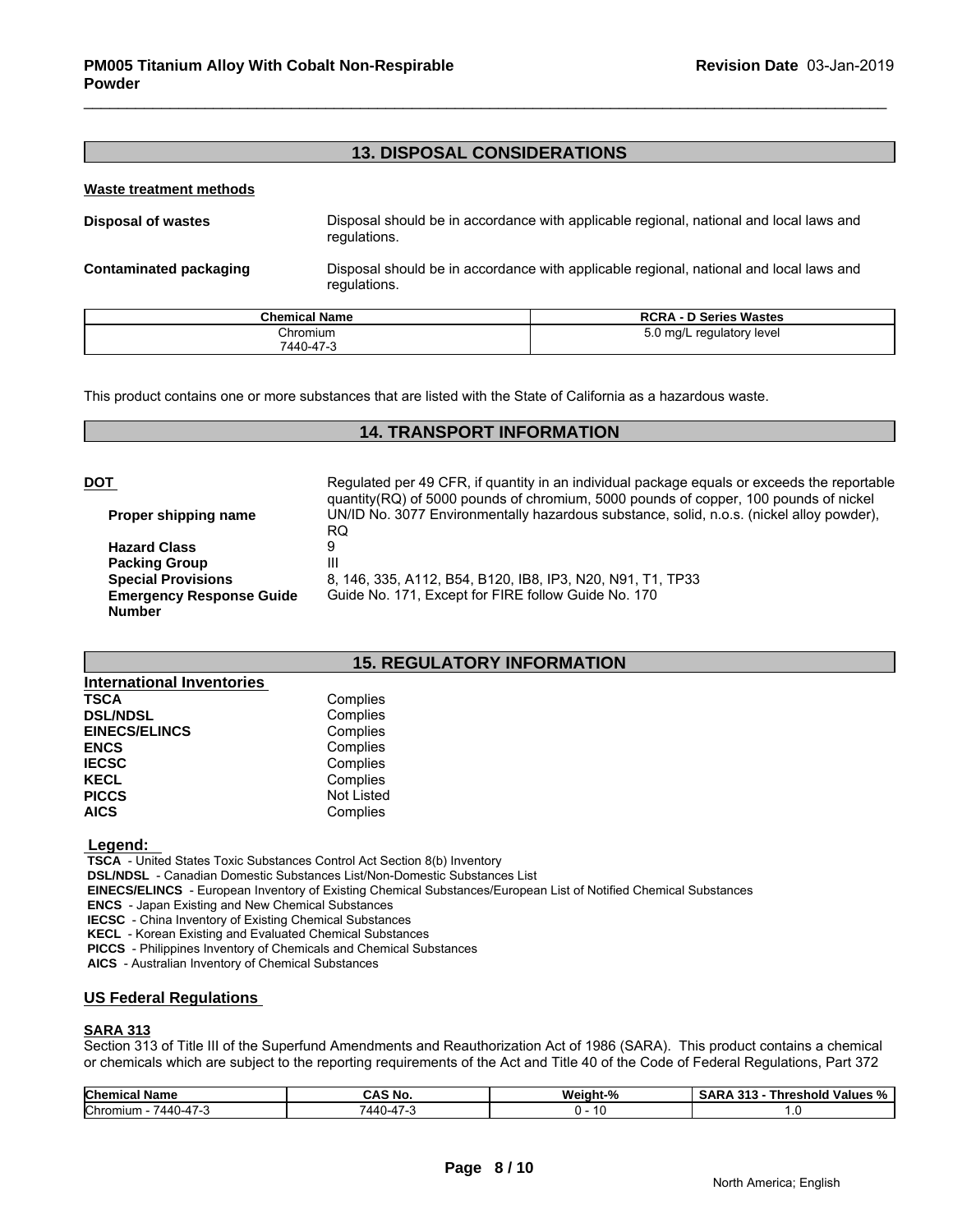| Cobalt - 7440-48-4                    | 7440-48-4 | $0.1 - 2$ | 0. |
|---------------------------------------|-----------|-----------|----|
|                                       |           |           |    |
| <b>SARA 311/312 Hazard Categories</b> |           |           |    |
| Acute health hazard                   |           | Yes       |    |
| <b>Chronic Health Hazard</b>          |           | Yes       |    |
| Fire hazard                           |           | No        |    |
| Sudden release of pressure hazard     |           | No        |    |
| <b>Reactive Hazard</b>                |           | No        |    |

#### **CWA (Clean Water Act)**

**Reactive Hazard** 

This product contains the following substances which are regulated pollutants pursuant to the Clean Water Act (40 CFR 122.21 and 40 CFR 122.42)

| <b>Chemical Name</b>  | <b>CWA - Reportable</b><br>Quantities | <b>CWA - Toxic Pollutants</b> | <b>CWA - Priority Pollutants</b> | <b>CWA - Hazardous</b><br><b>Substances</b> |
|-----------------------|---------------------------------------|-------------------------------|----------------------------------|---------------------------------------------|
| Chromium<br>7440-47-3 |                                       |                               |                                  |                                             |

# **CERCLA**

This material, as supplied, contains one or more substances regulated as a hazardous substance under the Comprehensive Environmental Response Compensation and Liability Act (CERCLA) (40 CFR 302)

| <b>Chemical Name</b>                        | <b>Hazardous</b><br><b>RQs</b><br><b>Substances</b> |
|---------------------------------------------|-----------------------------------------------------|
| Chromium                                    | 5000 lb                                             |
| $7440 - 4$<br>$\rightarrow$<br>$\mathbf{r}$ |                                                     |

#### **US State Regulations**

#### **California Proposition 65**

This product contains the Proposition 65 chemicals listed below. Proposition 65 warning label available at ATImetals.com.

| ∣ Name<br>Chemical       | Califor<br>Proposition 65<br>tornia |
|--------------------------|-------------------------------------|
| ∕۔48⊿،<br>Cobalt<br>744C | Carcinoger                          |

#### **U.S. State Right-to-Know Regulations**

| <b>Chemical Name</b>    | <b>New Jersey</b> | <b>Massachusetts</b> | Pennsylvania |
|-------------------------|-------------------|----------------------|--------------|
| Titanium<br>7440-32-6   | х                 |                      |              |
| Aluminum<br>7429-90-5   |                   |                      |              |
| Tungsten<br>7440-33-7   | X                 | X                    | X            |
| Molybdenum<br>7439-98-7 | x                 | $\check{ }$<br>⋏     | X            |
| Chromium<br>7440-47-3   | Х                 | X                    | X            |
| Zirconium<br>7440-67-7  |                   | $\check{ }$<br>⋏     | х            |
| Cobalt<br>7440-48-4     |                   | ́                    | ᄉ            |

#### **U.S. EPA Label Information EPA Pesticide Registration Number** Not applicable

| <b>16. OTHER INFORMATION</b> |                         |                           |                           |                                                     |
|------------------------------|-------------------------|---------------------------|---------------------------|-----------------------------------------------------|
| <b>NFPA</b>                  | <b>Health hazards 1</b> | <b>Flammability 0</b>     | Instability 0             | <b>Physical and Chemical</b><br><b>Properties -</b> |
| <b>HMIS</b>                  | Health hazards $2^*$    | <b>Flammability 1</b>     | <b>Physical hazards</b> 0 | Personal protection X                               |
| Chronic Hazard Star Legend   |                         | * = Chronic Health Hazard |                           |                                                     |

**Issue Date** 17-Jul-2014